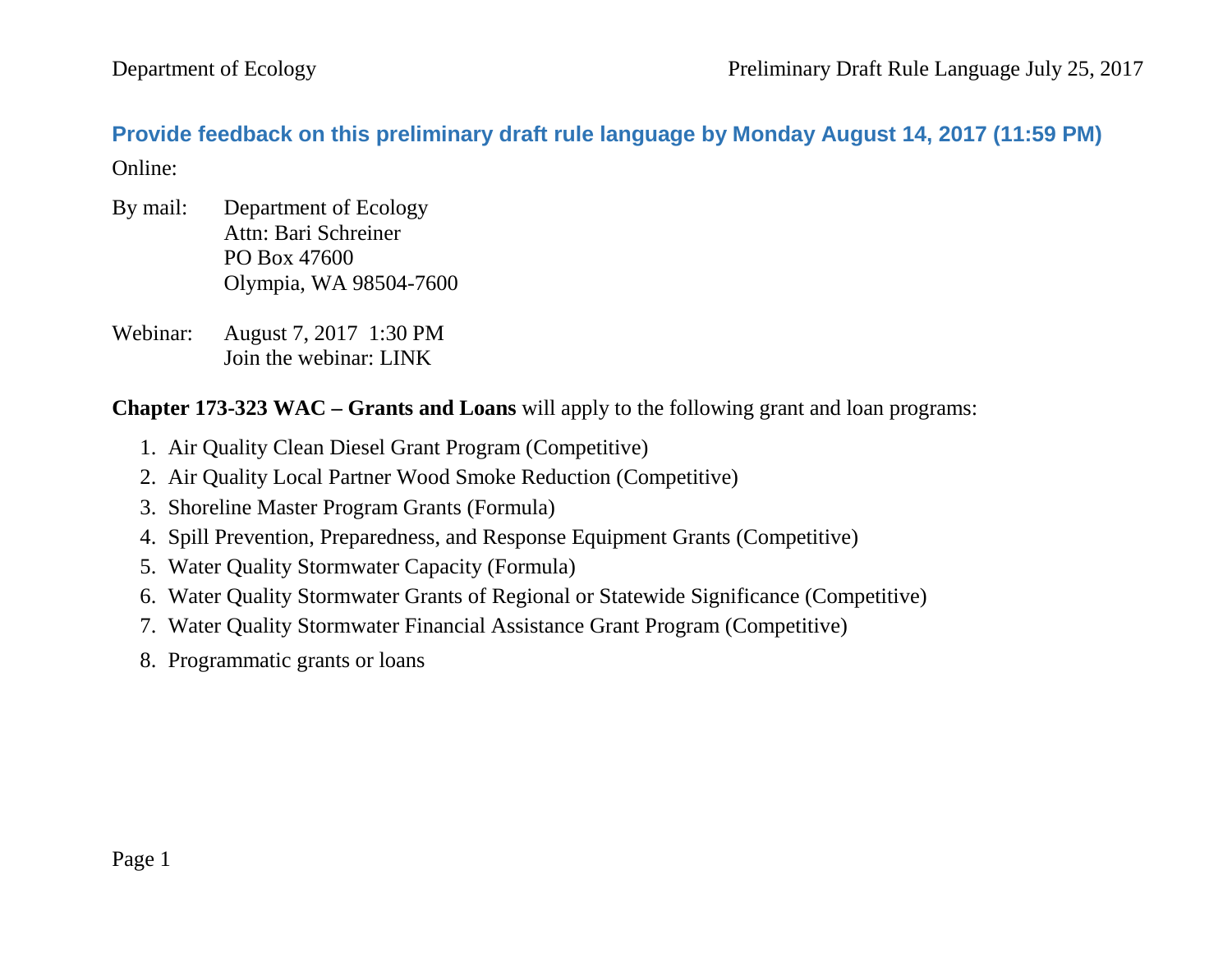# **Chapter 173-323 Grants and Loans**

| Contents |  |
|----------|--|
|          |  |
|          |  |
|          |  |
|          |  |
|          |  |
|          |  |
|          |  |
|          |  |
|          |  |
|          |  |
|          |  |
|          |  |
|          |  |
|          |  |
|          |  |
|          |  |
|          |  |
|          |  |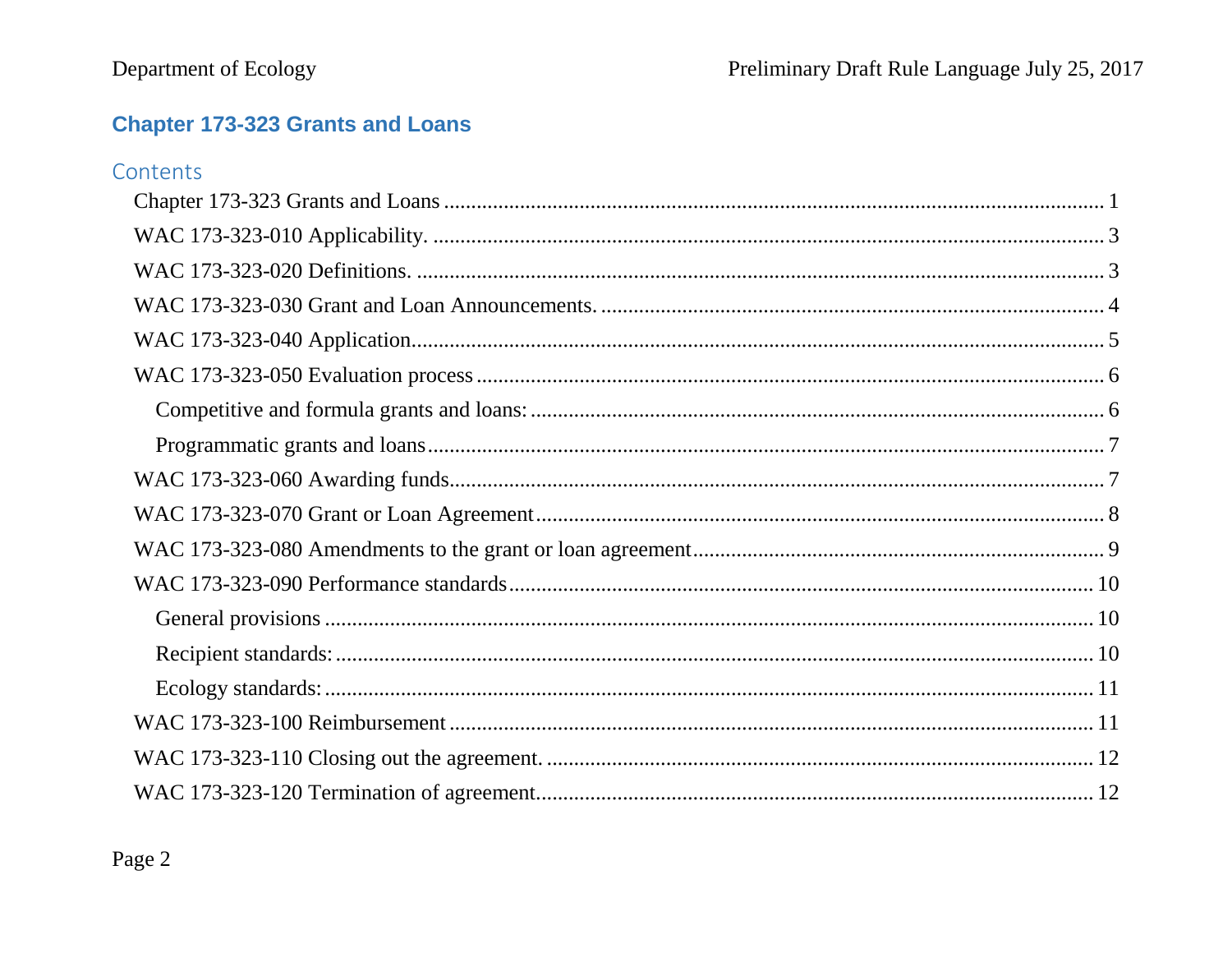## <span id="page-2-0"></span>**WAC 173-323-010 Applicability.**

- 1) This chapter only applies to grants and loans issued by ecology that are funded under Chapter 70.105D RCW Hazardous Waste Cleanup – Model Toxics Control Act (MTCA), and that are not regulated by another chapter of the WAC that provides requirements for a specific grant or loan program. Ecology will maintain a list of these other chapters on the agency website.
- 2) This chapter contains general rules for grant and loan issuance and performance, and applies to the following types of grants and loans issued by the department of ecology:
	- a) Competitive
	- b) Formula
	- c) Programmatic

## <span id="page-2-1"></span>**WAC 173-323-020 Definitions.**

**Grant or Loan Agreement or "Agreement"** means the formal, written, contractual document that details the terms and conditions, scope of work, budget, and schedule of the grant or loan, and that is signed by the authorized signatories of the recipient and Ecology.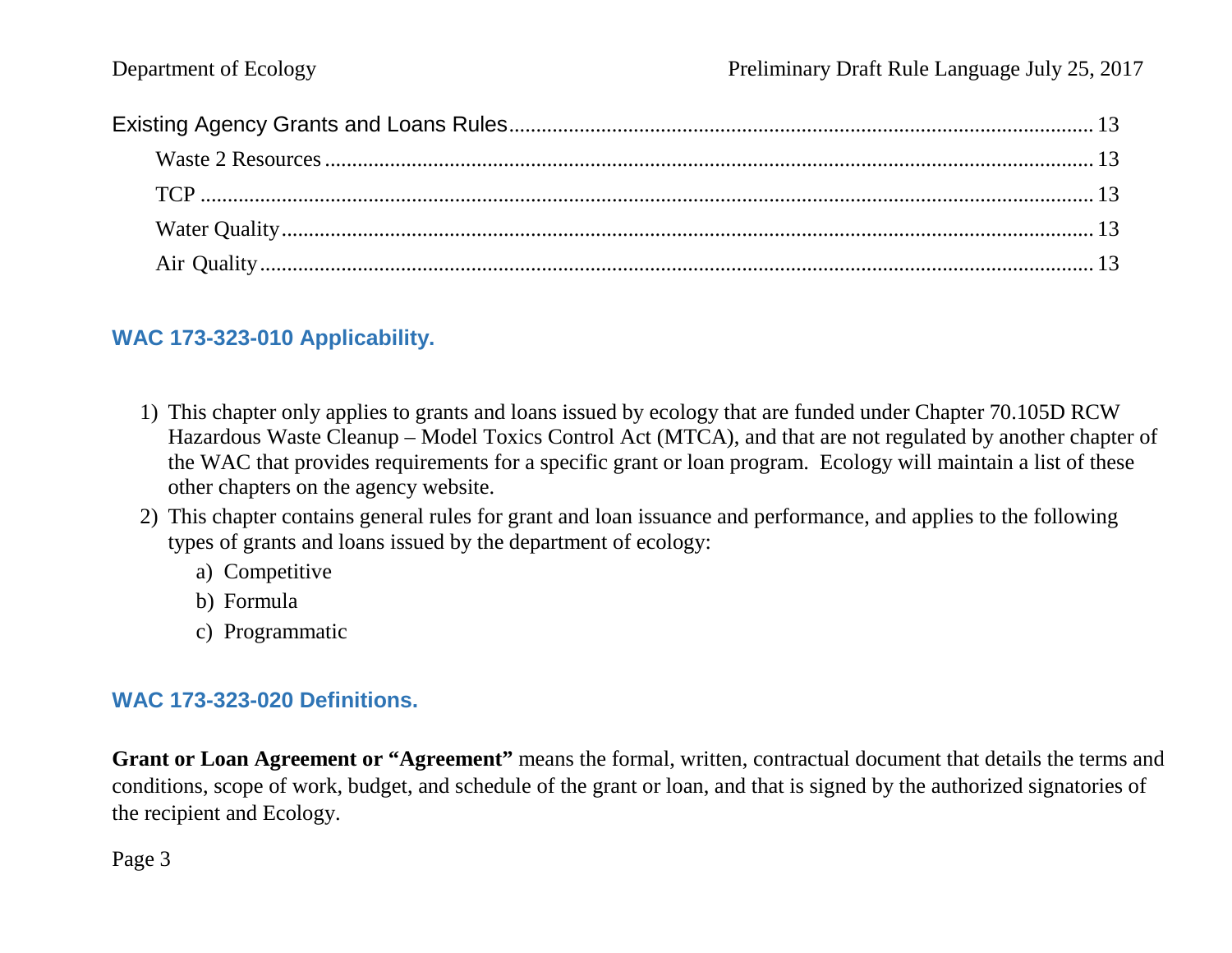**Agreement Effective date** means the date on which the grant or loan agreement becomes effective, as specified in the the grant or loan agreement. This is the earliest date eligible costs can be incurred.

**Agreement Expiration date** means the latest date eligible costs can be incurred, as specified in the grant or loan agreement.

**Competitive grants and loans** means grants or loans that are evaluated and awarded based on prioritization, scoring, or ranking.

**Ecology** means the Washington State department of ecology.

**Eligible costs** means costs that meet all criteria established in the agreement and grant or loan program funding guidelines.

**Formula grants and loans** means grants or loans awarded based on distribution factors, such as population.

**Grant** means an award of financial assistance given to a recipient to carry out work for a public purpose or public good authorized by law.

**Loan** means an agreement involving lending money to a recipient.

**Programmatic grants and loans** means grants or loans that do not meet the definition of a formula or a competitive grant or loan.

**Signature date** means the date the ecology authorized signatory signs the agreement.

# <span id="page-3-0"></span>**WAC 173-323-030 Grant and Loan Announcements.**

**Competitive and formula grants and loans.**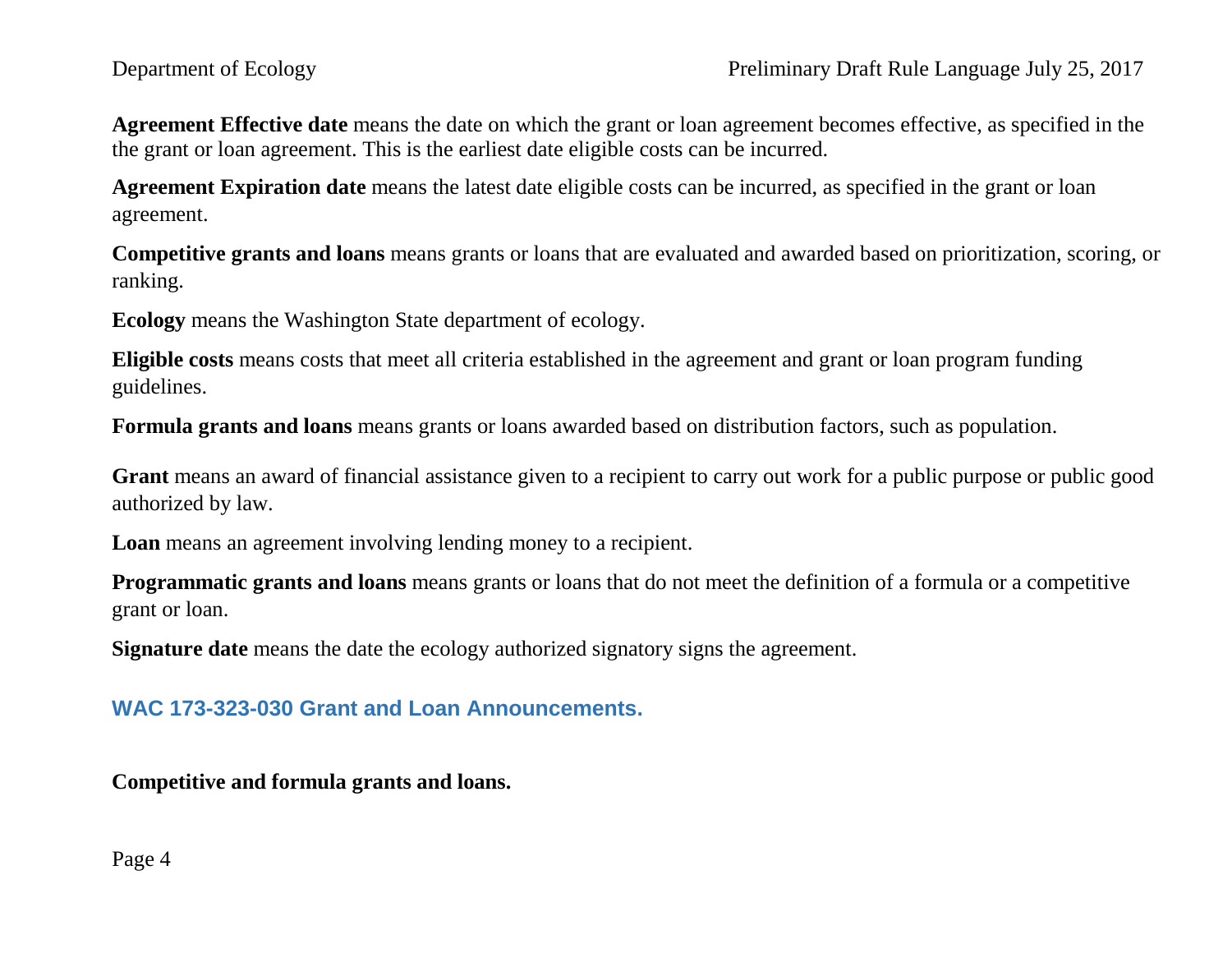- 1) Ecology will announce the availability of funding opportunities for competitive and formula grants and loans. The announcement must include, at a minimum, a description of:
	- a) Purpose of the grant or loan.
	- b) Funding cycle for the grant or loan.
	- c) Amount of funding available, if known.
	- d) Eligibility criteria for the grant or loan.
	- e) Information about how to apply.
	- f) Application deadlines.
	- g) Ecology contact information.

## **Programmatic grants and loans**

2) Ecology is not required to announce the availability of funding opportunities for programmatic grants or loans.

## **Unused funds**

- 3) Ecology is not required to announce the availability of unused funds. Ecology awards unused funds based on the requirements in WAC 173-323-060. Unused funds are one or all of the following:
	- a) Funds awarded by ecology, but not used by the recipient.
	- b) Funds offered by ecology but not accepted by the recipient.
	- c) Funds not awarded by ecology in the initial distribution cycle.

# <span id="page-4-0"></span>**WAC 173-323-040 Application.**

- 1) All applicants must use the electronic system identified by ecology to apply for grants and loans. Applicants without access to the electronic system must use a process approved by ecology.
- 2) The applicant must complete the application process and provide all required information, including: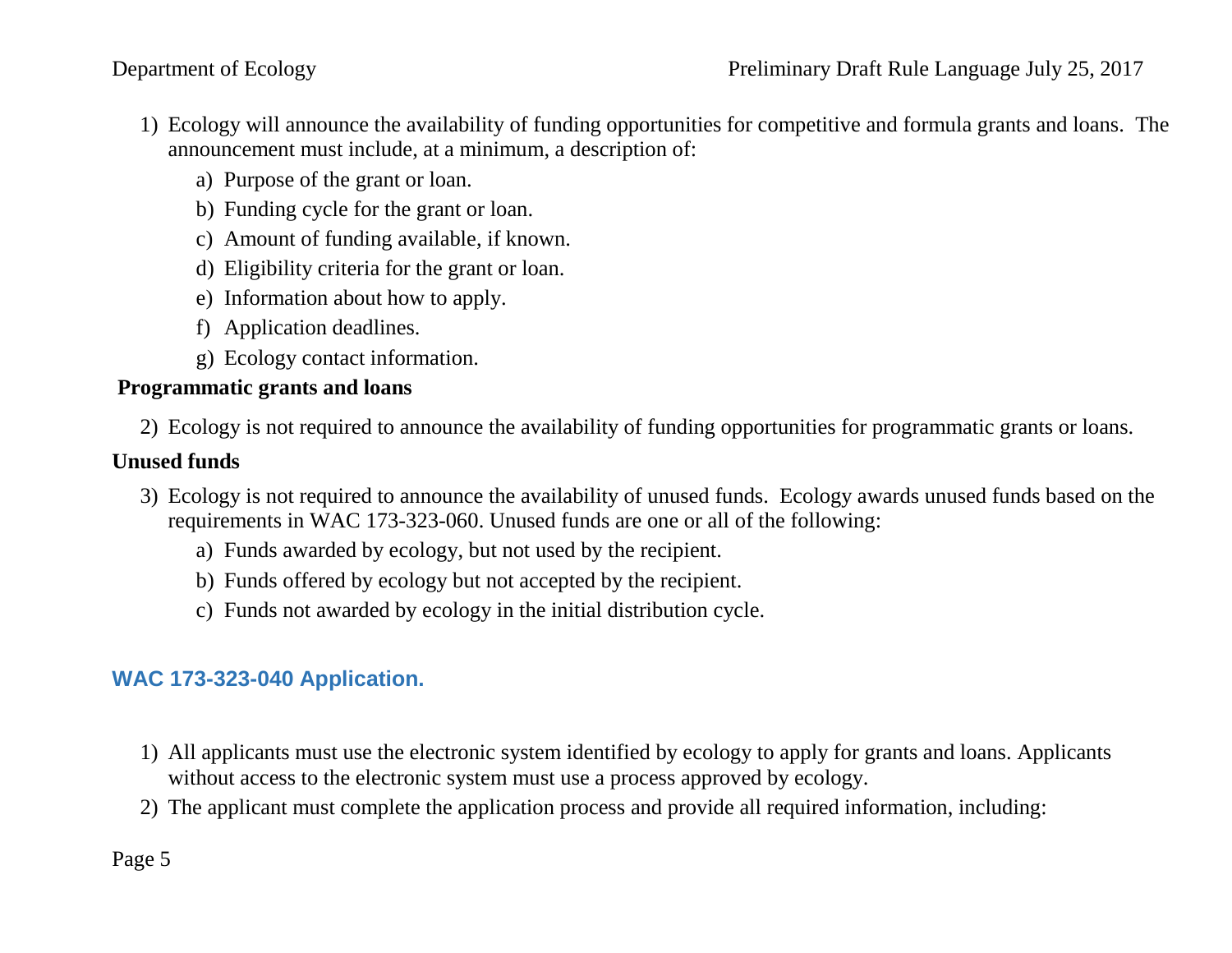- a) Applicant information.
- b) Project location and description.
- c) Scope of work and tasks for the project.
- d) Requested funding amount for the project.
- e) Timeline for scope of work.
- f) Any other information required by ecology for the specific type of grant or loan.
- 3) For formula or competitive grants and loans, the applicant must submit the application by the due date, if a due date is included in the announcement. Ecology may approve a later due date.
- 4) Ecology may request additional information to assist in the application evaluation process.

## <span id="page-5-0"></span>**WAC 173-323-050 Evaluation process.**

- 1) Ecology's evaluation process for each of ecology's grant or loan programs guides funding allocations.
- 2) Ecology will evaluate all applications submitted within all required deadlines.
- 3) Ecology will review and evaluate applications to determine eligibility and funding.

## <span id="page-5-1"></span>**Competitive and formula grants and loans:**

- 4) When evaluating competitive and formula grant and loan applications, ecology will consider:
	- a) Eligibility of the application and whether the project meets the eligibility criteria.
	- b) Whether the application demonstrates all of the following:
		- i.) Readiness to proceed.
		- ii.) Feasibility of the project.
		- iii.) Availability of matching funds, if applicable.
	- c) The applicant's past grant or loan performance.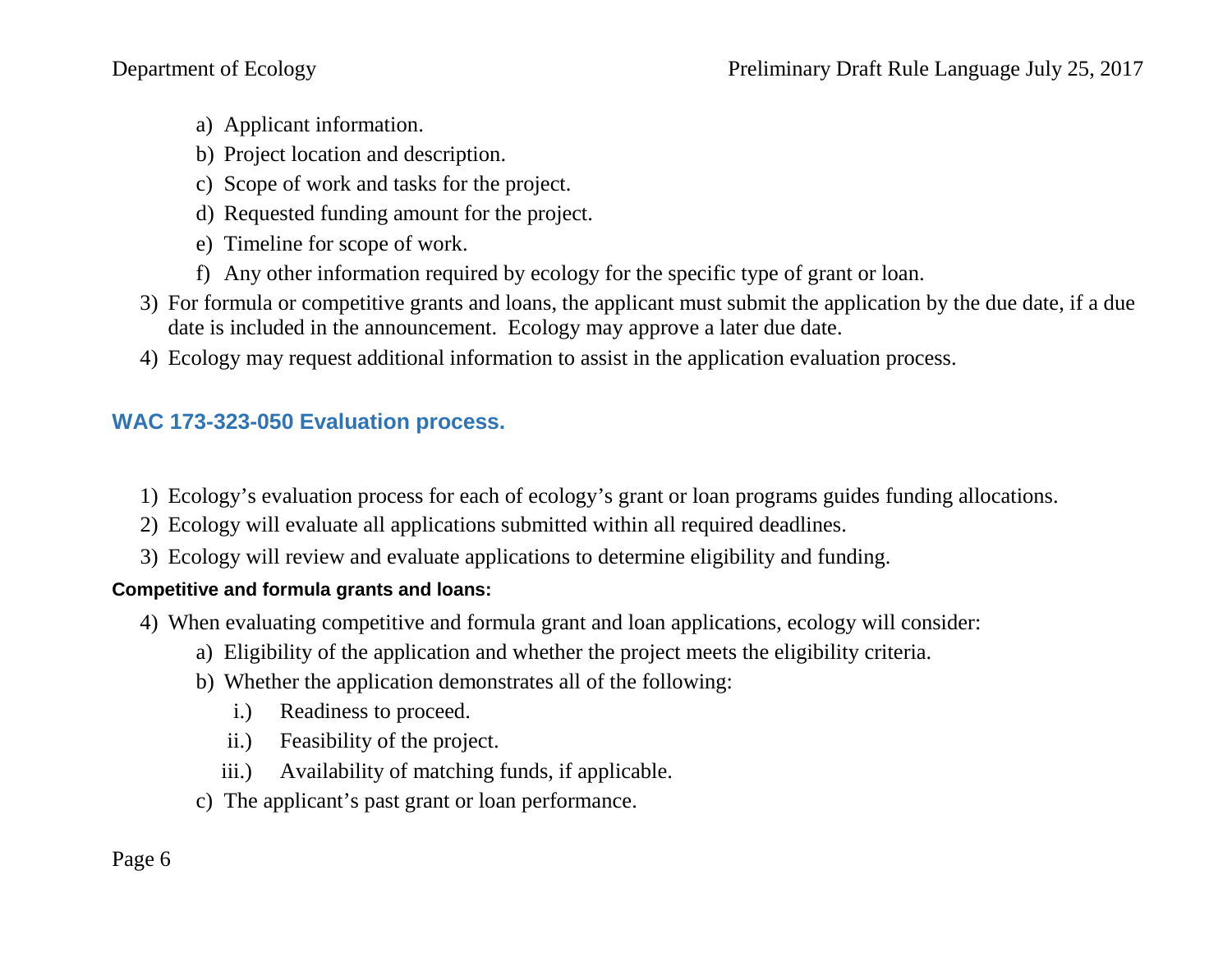#### <span id="page-6-0"></span>**Programmatic grants and loans**

- 5) When evaluating a programmatic grant or loan application, ecology will consider:
	- a) Whether the project is eligible for the funding based on the authority for the funding or, when appropriate, the specific direction of the legislature.
	- b) Whether the project is an effective use of available funds.
	- c) Whether the project involves one or more of the following:
		- (i) Designation by the legislature or Governor; such as a recipient, project, or type of work.
		- (ii) Identification of recipient(s) based on input from advisory or stakeholder groups.
		- (iii) An environmental or human health emergency, priority, or concern.
	- d) The applicant's past grant or loan performance.

## <span id="page-6-1"></span>**WAC 173-323-060 Awarding funds.**

- 1) Ecology will award grants and loans:
	- a) Consistent with all federal and state laws and rules authorizing the funding and any specific direction by the legislature.
	- b) Subject to available funds.
	- c) Based on evaluations of grant or loan applications submitted.
- <span id="page-6-2"></span>2) Ecology has discretion to determine what the final award amount will be.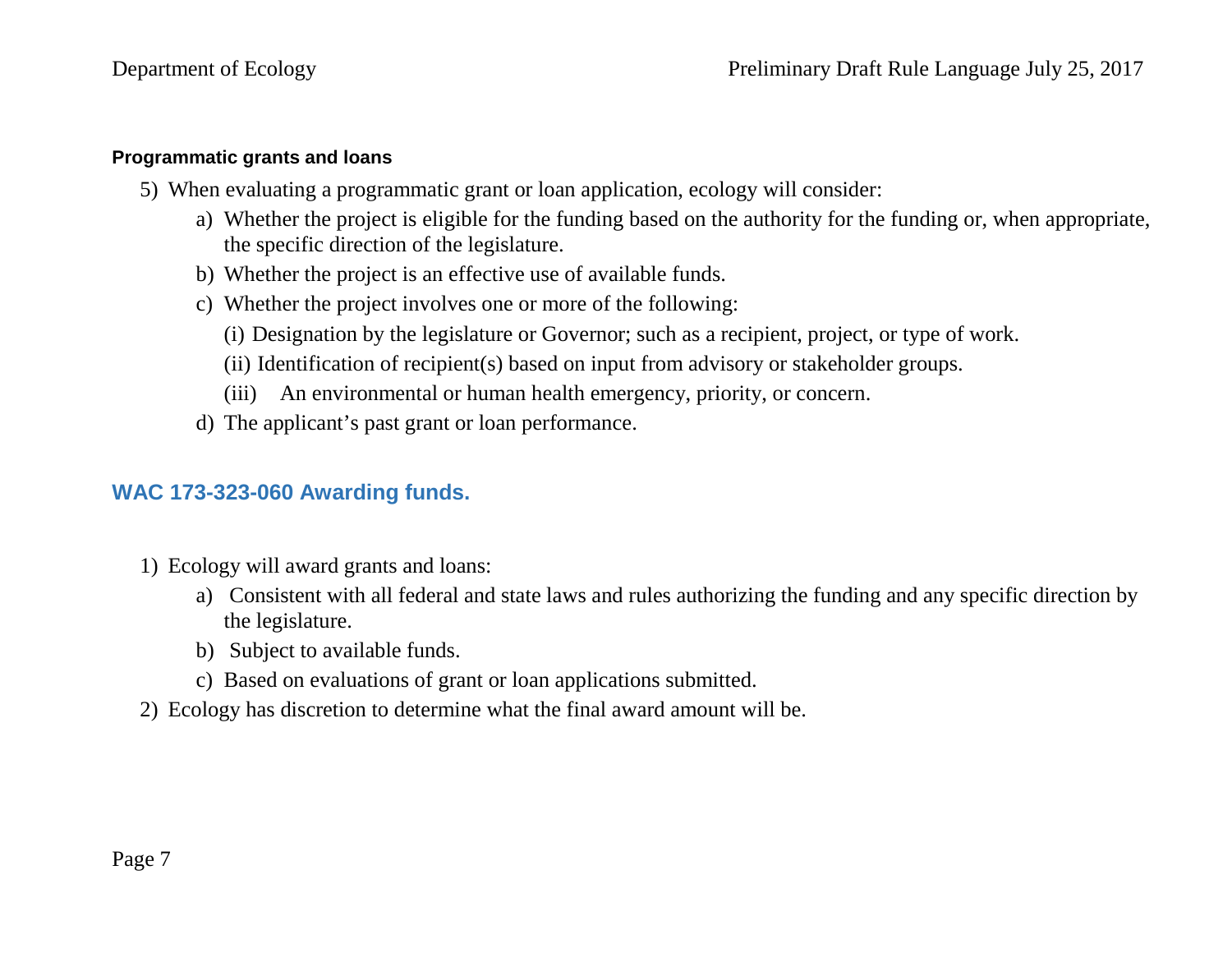## **WAC 173-323-070 Grant or Loan Agreement.**

- 1) Ecology will work with the recipient to prepare the grant or loan agreement.
- 2) The grant or loan agreement must be signed by the recipient and ecology.
- 3) The grant or loan agreement must describe the project, the environmental outcomes, and other desired outcomes. The agreement may include other items necessary to meet the goals of the grant or loan program.
- 4) A grant or loan agreement issued and managed in Ecology's electronic system must include, at a minimum:
	- a) Project description.
	- b) Project budget and funding distribution.
	- c) Agreement effective date and expiration date.
	- d) Description of tasks and deliverables.
	- e) Contact information for ecology and the recipient.
	- f) Signatures of authorized signatories.
	- g) General terms and conditions that specify requirements related, but not limited, to:
		- i.) Amendments and modifications.
		- ii.) Assignment limits on transfer of rights or claims.
		- iii.) Inadvertent discovery of human remains and/or cultural resources.
		- iv.) Compliance with all laws.
		- v.) Conflict of interest.
		- vi.) Disputes.
		- vii.) Environmental data standards.
		- viii.) Governing law.
		- ix.) Indemnification.
		- x.) Independent status of the parties to the agreement.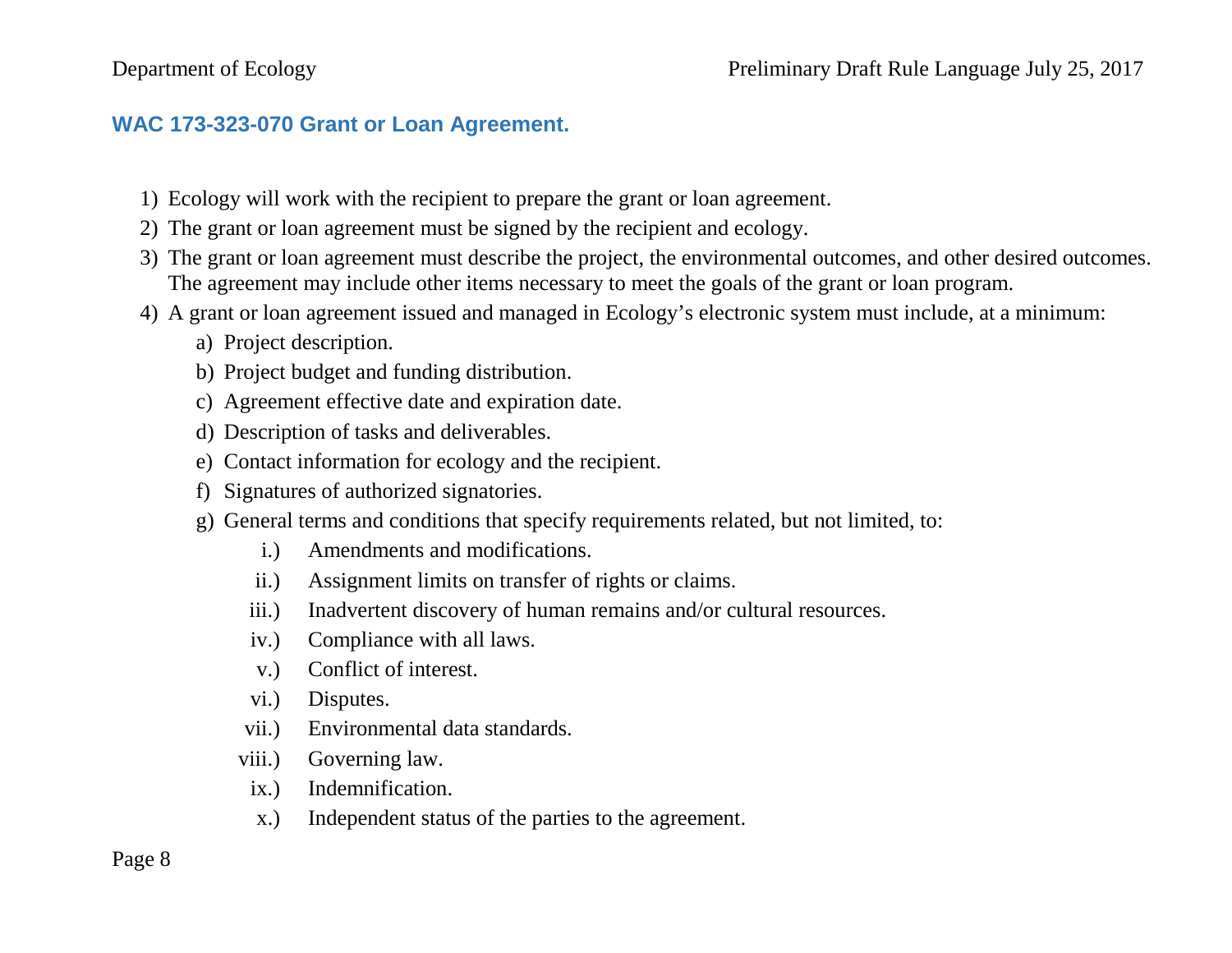- xi.) Order of precedence for laws, rules, and the agreement.
- xii.) Property rights, copyrights, and patents.
- xiii.) Records, audits, and inspections.
- xiv.) Recovery of funds.
- xv.) Severability.
- xvi.) Suspension.
- xvii.) Sustainable practices.
- xviii.) Termination.
	- xix.) Third-party beneficiary.
	- xx.) Waiver of agreement provisions.
- h) Special terms and conditions, if any.
- i) Agreement-specific terms and conditions, if any.
- j) General federal conditions, if any.

# <span id="page-8-0"></span>**WAC 173-323-080 Amendments to the grant or loan agreement.**

- 1) A change to any of the following items requires an amendment to the agreement:
	- a. Scope of work or the objectives of the project.
	- b. Budget, whether for an increase or decrease.
	- c. Funding, whether for an increase or decrease.
	- d. Redistributing costs among budget tasks that exceed ten percent deviation of the total eligible costs of the funding distribution.
	- e. Funding distributions, including share percentages.
	- f. Agreement effective or expiration date, whether to shorten or extend.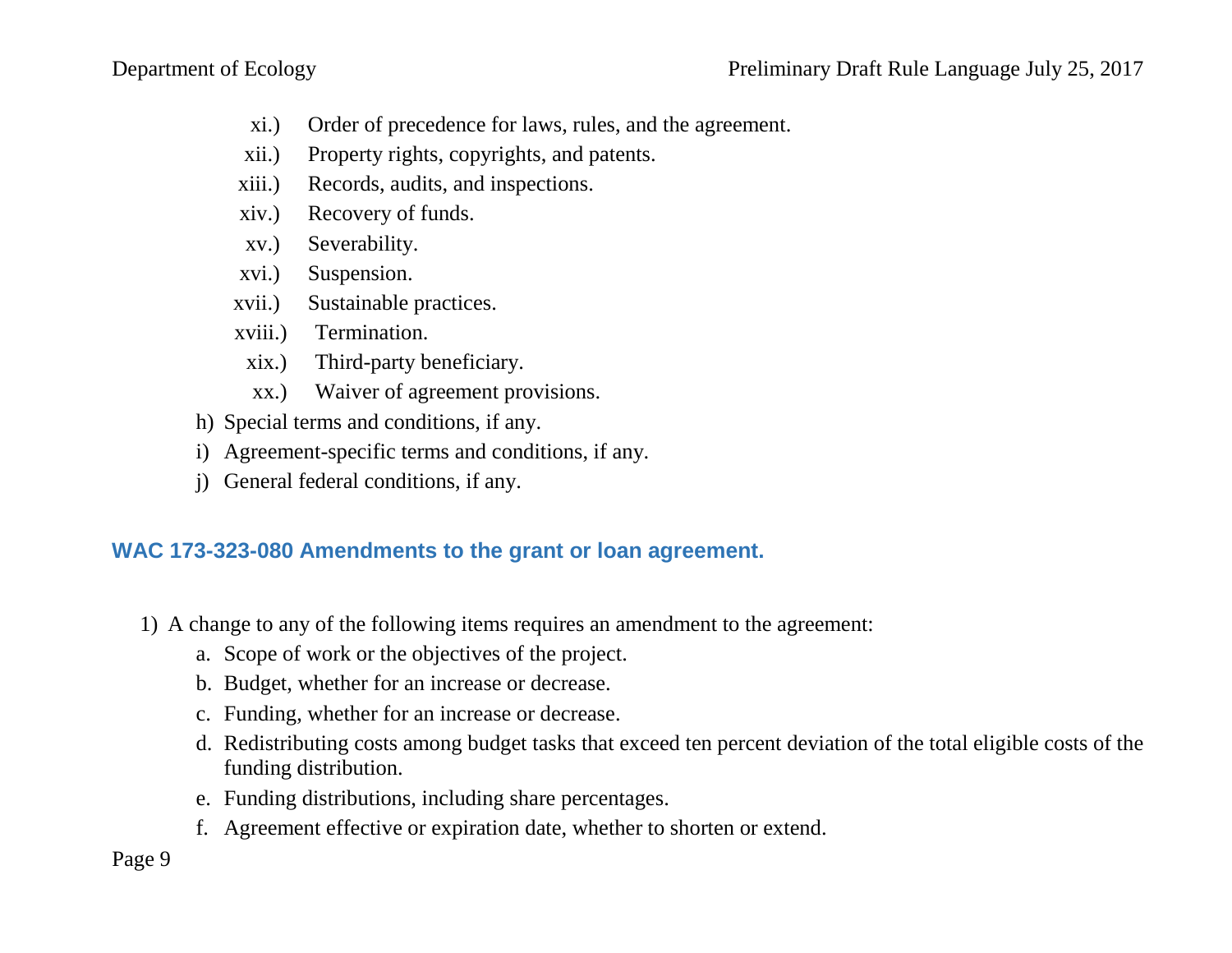- g. Special terms and conditions or agreement-specific terms and conditions.
- 2) Administrative changes do not require an amendment. Examples of administrative changes include updates to contact names, addresses, and phone numbers.
- 3) An amendment must be signed by all parties before it is effective.

# <span id="page-9-0"></span>**WAC 173-323-090 Performance standards.**

## <span id="page-9-1"></span>**General provisions**

- 1) Nothing in this chapter influences, affects, or modifies existing ecology programs, rules, or enforcement of applicable laws and rules relating to activities funded by a grant or loan.
- 2) Ecology and the recipient must fulfill their obligations under the terms of a grant or loan agreement.
- 3) Ecology, or an auditor authorized by the state of Washington, may audit or inspect a recipient's grant or loan agreements and records.
- 4) New ecology grant and loan agreements signed after the effective date of this chapter must be managed using ecology's designated electronic system. A recipient who cannot access the electronic system to meet a deadline or agreement requirements, must use a process approved by ecology.

## <span id="page-9-2"></span>**Recipient standards**

- 5) Recipients must:
	- a) Follow all applicable accounting and auditing laws and rules related to grants and loans.
	- b) Use funds according to the agreement.
	- c) Use funds according to the recipient's own policies and procedures, and according to all applicable laws and rules.
	- d) Comply with all applicable laws, rules, orders, and permits when carrying out activities authorized by the agreement.
	- e) Seek pre-approval for equipment purchases over the amount specified in the agreement.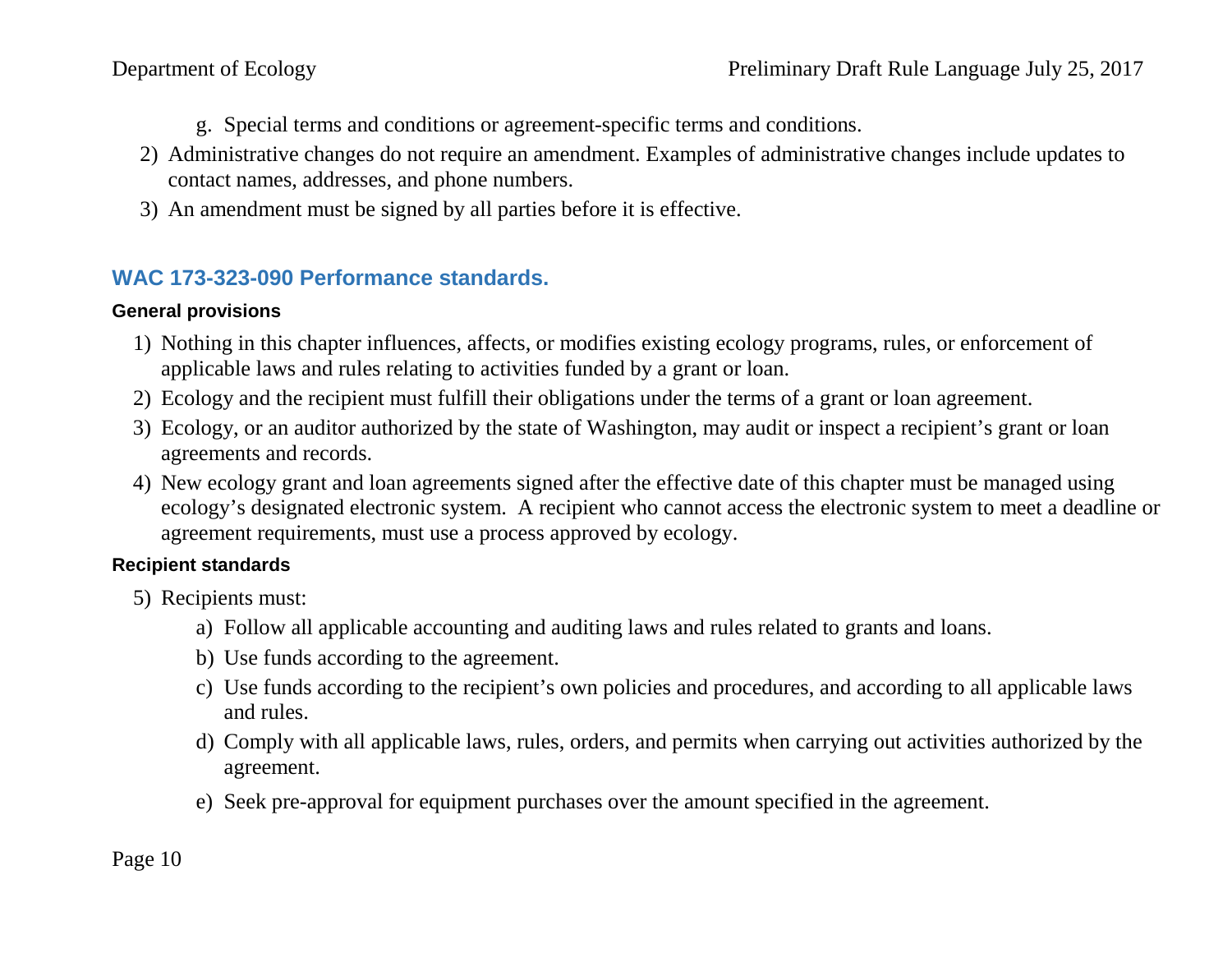- 6) As spcified in the grant or loan agreement the recipient must submit the following to ecology:
	- a) Progress reports.
	- b) Payment requests.
	- c) Equipment purchase reports.
	- d) Supporting documentation and other deliverables.
	- e) A final closeout report.
	- f) Any other information or documentation required by ecology for the specific type of grant or loan.

## <span id="page-10-0"></span>**Ecology standards**

- 7) Ecology must:
	- a) Follow all applicable accounting and auditing laws and rules related to grants and loans.
	- b) Monitor projects and review progress reports to assure compliance with applicable laws, rules, orders, permits, and terms and conditions of the agreement.
	- c) Confirm that ecology has received all documentation and the project is satisfactorily completed before approving final payment.
- 8) Ecology may perform site visits to monitor the project, evaluate performance, and document compliance or any other conditions of the agreement.

# <span id="page-10-1"></span>**WAC 173-323-100 Reimbursement.**

- 1) Ecology will not reimburse costs until on or after the signature date of an agreement.
- 2) Any cost incurred before the signature date are at the recipient's risk.
- 3) Ecology will only reimburse eligible costs incurred between the effective date and the expiration date of an agreement.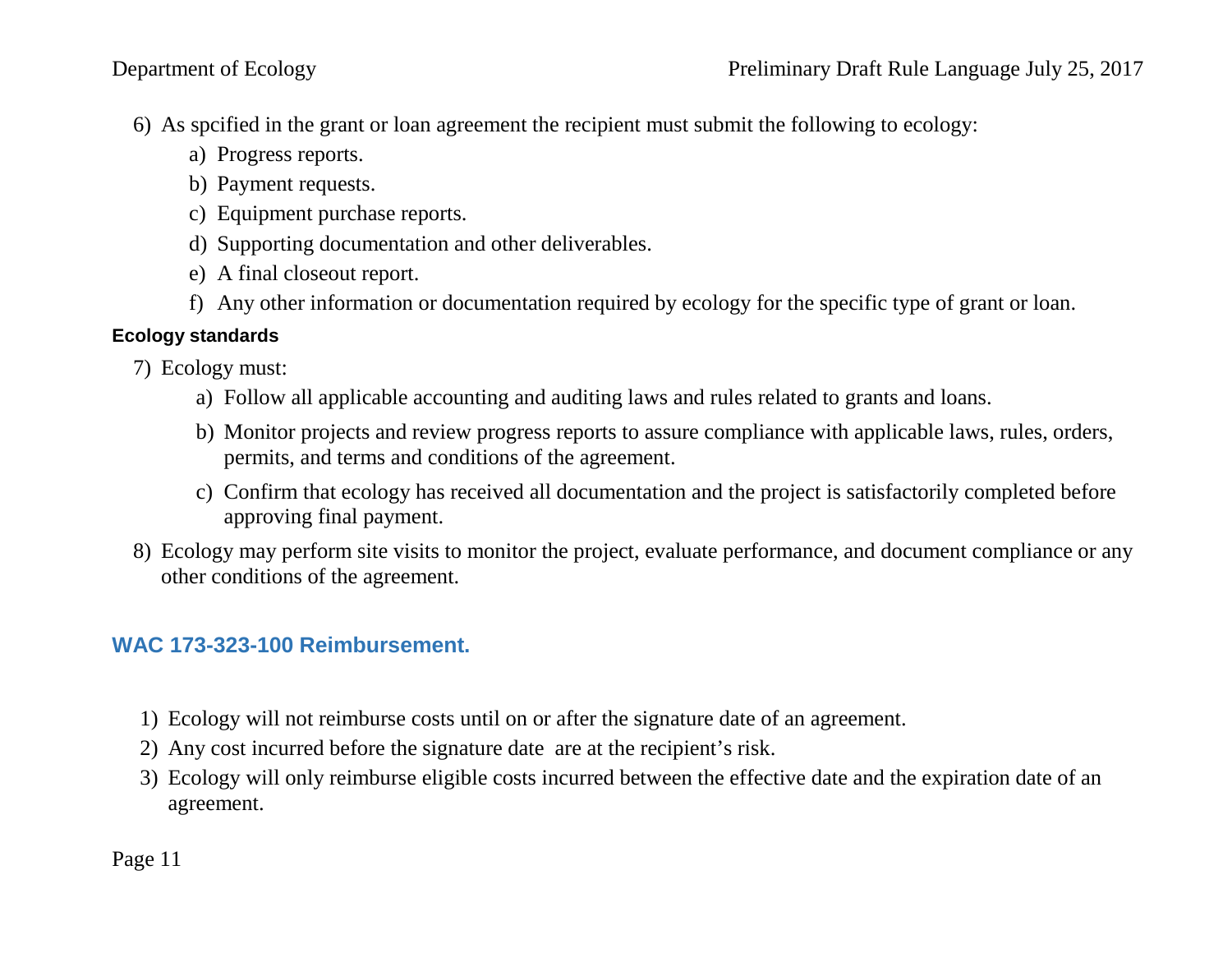- 4) To be reimbursed, each recipient must submit a progress report with a payment request and other documentation as required in the grant or loan agreement.
- 5) Ecology will not issue final payment until the closeout requirements in WAC 173-323-110 have been met.

## <span id="page-11-0"></span>**WAC 173-323-110 Closing out the agreement.**

- 1) Ecology is not obligated to reimburse the recipient the final payment if the recipient does not meet all closeout requirements within the timeframe specified in the agreement.
- 2) Ecology will close out the grant or loan agreement when it determines the recipient has met all closeout requirements or when the agreement has been terminated (see WAC 173-323-120).

## <span id="page-11-1"></span>**WAC 173-323-120 Termination of agreement.**

- 1) Failure by the recipient to comply with a grant or loan agreement may result in termination of the agreement.
- 2) Ecology will attempt to contact the recipient regarding any issues with agreement compliance prior to terminating an agreement.
- 3) In the event funding from state, federal, or other sources is withdrawn, reduced, or limited in any way after the agreement effective date and prior to agreement expiration date, ecology, at its sole discretion, may elect to suspend or terminate the agreement, in whole or part, or renegotiate the agreement, subject to new funding limitations or conditions.
- <span id="page-11-2"></span>4) Ecology will document, in writing, the termination of an agreement.